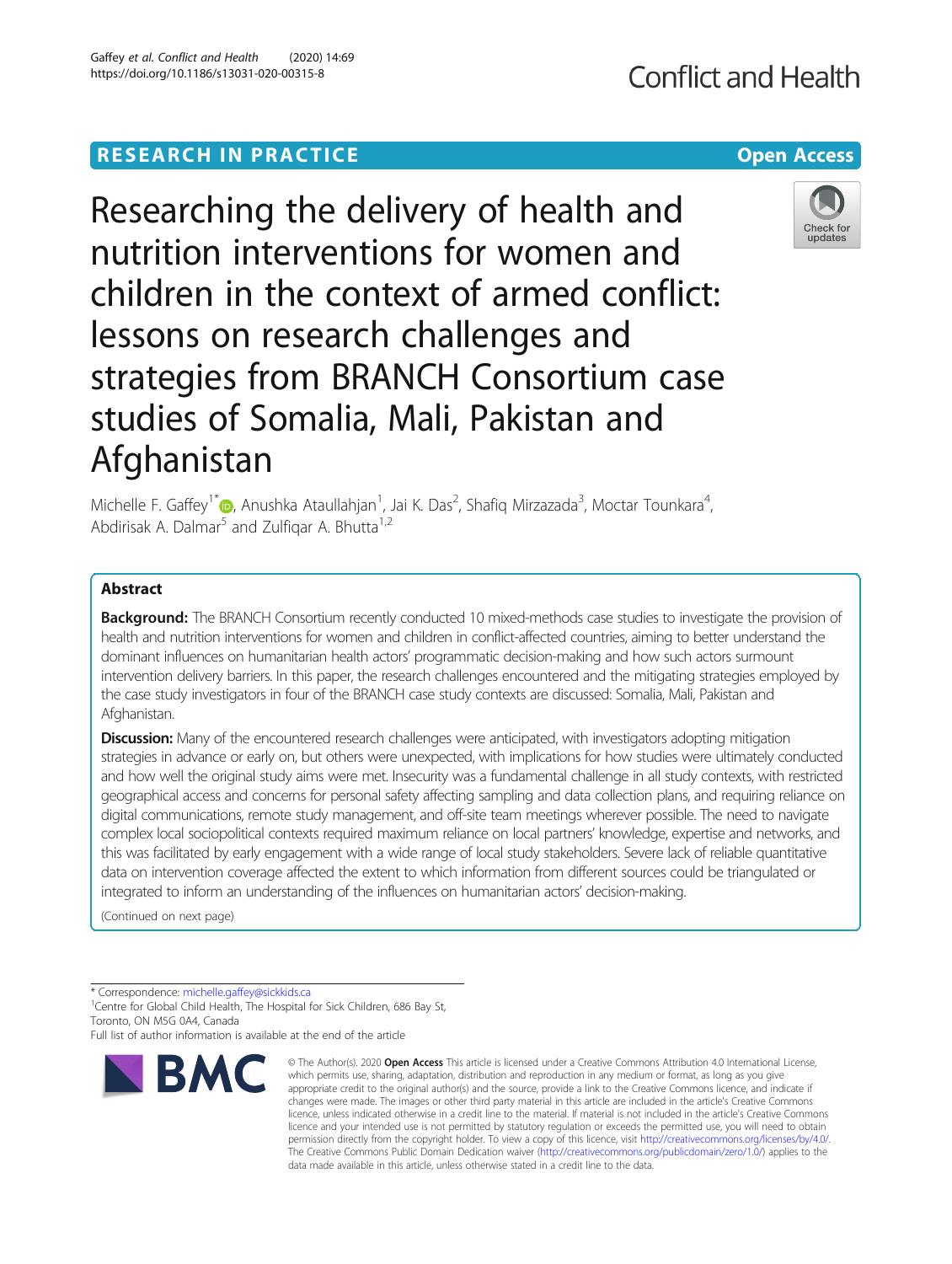### (Continued from previous page)

**Conclusion:** Strong local partners are essential to the success of any project, contributing not only technical and methodological capacity but also the insight needed to truly understand and interpret local dynamics for the wider study team and to navigate those dynamics to ensure study rigour and relevance. Maintaining realistic expectations of data that are typically available in conflict settings is also essential, while pushing for more resources and further methodological innovation to improve data collection in such settings. Finally, successful health research in the complex, dynamic and unpredictable contexts of conflict settings requires flexibility and adaptability of researchers, as well as sponsors and donors.

Keywords: Maternal and child health, Humanitarian health, Mixed methods, Research challenges, Somalia, Mali, Pakistan, Afghanistan

### Background

#### Humanitarian context

The effects of war and armed conflict on the health and well-being of women and children are extensive, arising from direct exposure to violence, through forced displacement that intensifies social vulnerabilites, as a consequence of the destruction and disruption of health and other infrastructure and services, and through multiple other pathways [\[1](#page-6-0), [2](#page-6-0)]. Recent estimates suggest that about 368 million children under 18 years old, 16% of the world's child population, live in areas affected by armed conflict [[3\]](#page-6-0). By the end of 2018, children accounted for only one third of the world's population but 52% of its 25.9 million refugees [[4\]](#page-6-0) and about 40% of its 41.3 million internally displaced people [[5\]](#page-6-0). The instrumental use of sexual violence, directed mainly but not exclusively at women and girls, is a common feature of many armed conflicts, with devastating physical, mental and social consequences [[6,](#page-6-0) [7\]](#page-6-0).

Given the extent of the effects of armed conflict on women and children, and the limited programmatic attention that these effects have received  $[8-10]$  $[8-10]$  $[8-10]$  $[8-10]$ , the BRANCH Consortium (Bridging Research & Action in Conflict Settings for the Health of Women & Children) of international academic investigators and their research, implementation and advocacy partners have been working to improve the evidence base to support effective action on women's and children's health and nutrition in conflict settings through a set of interrelated workstreams using a range of methodologies and approaches [[11\]](#page-6-0). These include efforts to better quantify the indirect effects of conflict on maternal and child mortality, and to synthesize and highlight gaps in the existing evidence and guidance on effective intervention delivery strategies in conflict settings. Another workstream has been the development and conduct of mixed-methods case studies to research the provision of sexual, reproductive, maternal, newborn, child, and adolescent health and nutrition (SRMNCAH&N) interventions in 10 conflict-affected countries: Pakistan, Afghanistan, Syria, Yemen, Somalia, South Sudan,

Democratic Republic of the Congo, Mali, Nigeria and Colombia [[12](#page-6-0)]. The aim of these case studies was to better understand the factors that have influenced the humanitarian health response for conflict-affected women and children in specific settings, including whether and how interventions for women and children have been prioritized and delivered. A mixed-methods case study approach was identified as the best means by which to obtain a comprehensive understanding of the complex contexts within which health services have been delivered in conflict settings, making use of both qualitative and quantitave data. This methodology allowed for an in-depth inquiry into the contextual factors that influenced humanitarian health actors' programmatic decision-making and, in those cases where sufficient data were available, how those factors related to trends over time in service provision and intervention coverage.

The BRANCH co-investigators applied a number of criteria when selecting the specific conflict situations to study, aiming for a set of cases with wide geographical representation; a mix of acute, chronic or protracted, and recovery phases; a mix of displacement scenarios, including internally displaced populations and refugees in camps and open settings; and a mix of low- and middle-income settings. Additional considerations were the feasibility of conducting research in each candidate case setting with respect to security and access, the availability of local research partners, and the availability of existing data. A common protocol was developed including sample interview guides for collecting qualitative data from study participants and the specification of latent content analysis as the proposed qualitative analytical approach, as well as a master list of SRMNCAH&N interventions for which existing quantitative data (e.g., from national household surveys or health management information systems) should be sought to estimate time trends in coverage in each case setting. The range of humanitarian health actors to be targeted for recruitment included representatives or staff of UN agencies and international and local NGOs, ministry of health or other government officials, and health service providers.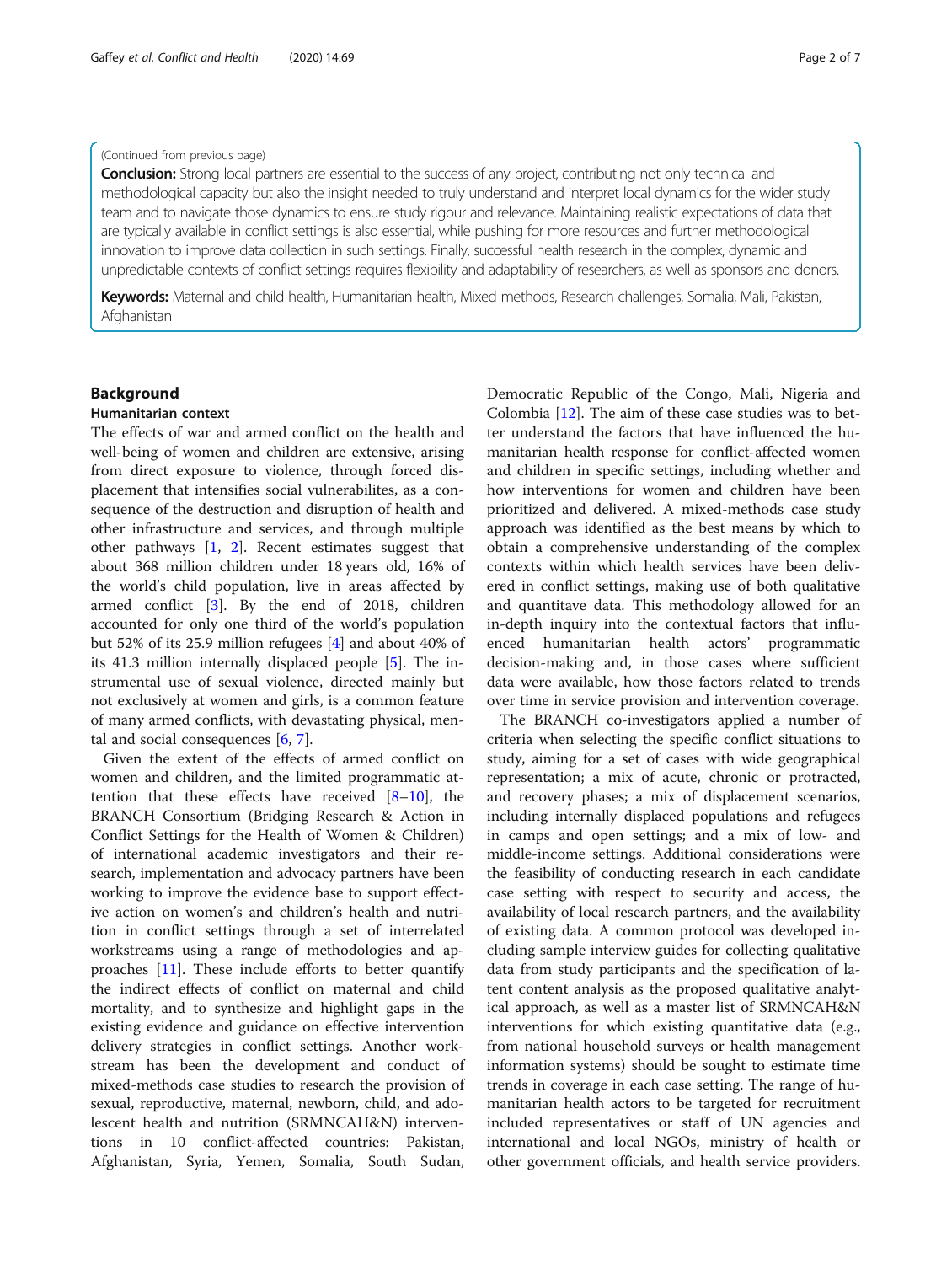This common protocol was then adapted by individual case study research teams to ensure local relevance, acceptability and feasibility.

### Research studies

Detailed reports of the BRANCH case studies [[13](#page-6-0)–[22](#page-6-0)] as well as a cross-case synthesis of findings [\[23](#page-6-0)] are published elsewhere. For this additional paper, we aimed to highlight and discuss some of the research challenges faced and the corresponding mitigation strategies used by the international research teams conducting BRANCH case studies in Somalia, Mali, Pakistan and Afghanistan (Table 1). The Somalia case study was led by a team of researchers from the Somali Disaster Resilience Institute and focused on SRMNCAH&N intervention delivery since 2000 in the south-central Bay region and the capital Mogadishu, two areas heavily affected by the violence and armed conflict that the country has experienced since the start of civil war in 1991. The Mali case study was led by a team of researchers from the School of Public Health at the Faculty of Medicine and Odontostomatology at the University of Sciences, Techniques and Technology of Bamako, and focused primarily on SRMNCAH&N intervention delivery in the Mopti region since 2012, when widespread conflict erupted in northern Mali. Researchers from Aga Khan University led the Pakistan case study, focusing on SRMNCAH&N intervention delivery in the Makran division of Balochistan province, experiencing protracted conflict since 2005 between the government of Pakistan and local inhabitants over greater regional autonomy, and in the Federally Administered Tribal Areas (FATA) in the northwest (now part of Khyber Pakhtunkhwa province), an area of ongoing violence and insecurity since the arrival of Al-Qaeda and other foreign terrorists after the 2001 US invasion of Afghanistan and subsequent government military operations. The Afghanistan case study was also conducted by researchers from Aga Khan University, including those based in Kabul, and focused on SRMNCAH&N intervention delivery throughout the country since the 2001 US invasion, the most recent period in a decades-long experience of conflict and instability. Of the 10 case studies conducted overall, the four considered here were undertaken in collaboration

with researchers from the Centre for Global Child Health at the Hospital for Sick Children in Toronto, which currently coordinates the BRANCH Consortium.

### **Discussion**

### Scientific importance of this research

Multiple sources of normative guidance on health intervention programming for women and children in humanitarian crises exist, but such guidance is not always evidence-based [\[24,](#page-6-0) [25](#page-6-0)]. This is, at least in part, because the evidence on intervention effectiveness in such settings is still limited [[26](#page-6-0)–[28](#page-6-0)]. Moreover, the existing relevant guidance rarely accounts for the specific, complex circumstances of providing health interventions and services in the context of armed conflict [\[29\]](#page-6-0). In order to further improve the humanitarian health response for women and children, it is imperative to better understand what the dominant influences on humanitarian health actors' programmatic decision-making for women and children have been in recent and ongoing conflict situations, and how such actors have navigated the specific challenges that can impede effective delivery of interventions for women and children in those situations. Given the lack of sufficiently contextualized, evidencebased normative guidance for conflict settings, an improved understanding of prevailing decision-making processes will help identify and prioritize those areas in which guidance is most urgently needed. The BRANCH Consortium aims to support the development of such guidance, within WHO's existing mandate and framework, and in collaboration with other actors and networks dedicated to filling such guidance gaps. Moreover, the BRANCH Consortium will facilitate a series of regional workshops in 2021 to convene local and international humanitarian NGOs, civil society, UN partners and academics to discuss the specific regional and country-level implications of the Consortium's case studies and other workstream findings and how they can inform ongoing and future humanitarian health action for women and children in specific conflict settings.

### Research challenges and mitigation strategies

A number of methodological challenges were encountered in multiple case study contexts. Many of these

Table 1 Case country study areas, time periods, and local research leads

| Country  | Study area(s)                                                                        |           | Study period Local research lead                                                                          |
|----------|--------------------------------------------------------------------------------------|-----------|-----------------------------------------------------------------------------------------------------------|
| Somalia  | Bay region; Mogadishu                                                                | 2000-2018 | Somali Disaster Resilience Institute (SDRI)                                                               |
| Mali     | Mopti region                                                                         | 2012-2018 | Faculty of Medicine and Odontostomatology, University of<br>Sciences, Techniques and Technology of Bamako |
| Pakistan | Makran division, Balochistan province; Federally<br>Administered Tribal Areas (FATA) | 2006-2018 | Aga Khan University, Karachi                                                                              |
|          | Afghanistan Nationwide                                                               | 2001-2018 | Aga Khan University, Karachi and Kabul                                                                    |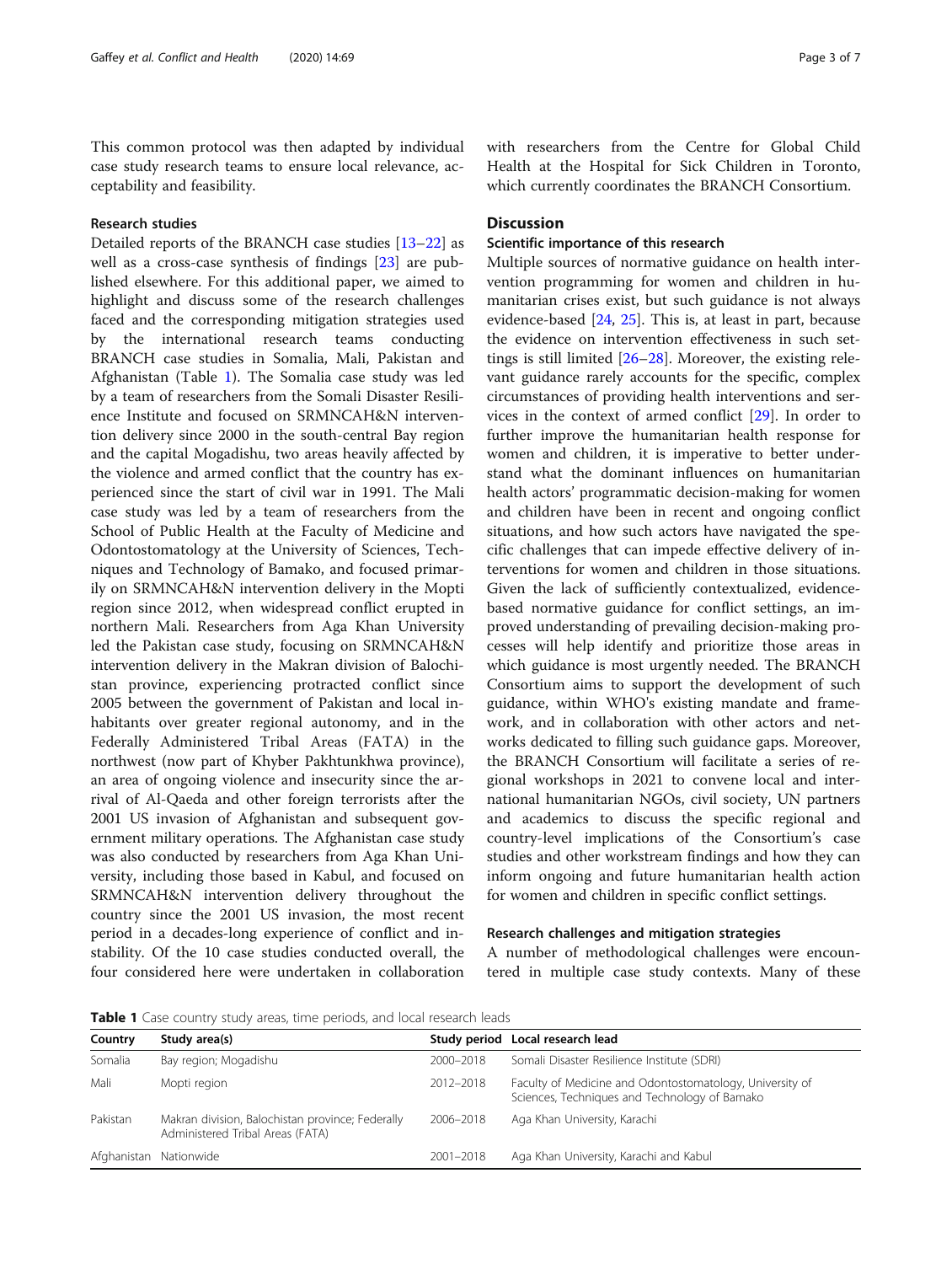challenges were anticipated, with investigators adopting mitigation strategies in advance of protocol finalization or early on in the data collection process, but others were unexpected, with implications for how studies were ultimately conducted and how well the original study aims could be met. Here we discuss challenges posed by insecurity, complex sociopolitical contexts, and limited data availability. We also reflect on the difficulties of maintaining methodological consistency across the case studies.

### Insecurity

The personal safety of study personnel and participants are critical considerations for research planning in the context of armed conflict, given the attendant risks to conducting or participating in study activities in insecure settings, including potential exposure to armed violence, abduction, intimidation and other threats. Almost inevitably, such risks then impose logistical, behavioural and other constraints on study personnel and participants. Predictably, insecurity was a fundamental research challenge in each of the four BRANCH case studies discussed here.

In all four cases, physical access to some of the targeted study geographies, and thus the potential study participants, was constricted because of insecurity in or en route to those geographies. In Pakistan, some areas of study interest in the northwest border region were deemed 'notified' areas by the government, meaning local residents had been notified that military operations would be conducted and that they should leave the area [[30\]](#page-6-0). Until such areas are de-notified by the military, special permission to access and work in those areas is needed and is difficult to obtain. Recruited study participants from such areas had to be brought out to the provincial capital for interviews or were interviewed remotely. Destruction of infrastructure and disordered road networks and communication systems as a consequence of armed conflict further hindered access to potential and actual study participants in both Afghanistan and Pakistan, with challenging terrains in focal areas in both countries further curtailing access. At the time that the Somalia case study was conducted, most international agencies and organizations focusing on health and development in Somalia, as well as many Somali ones, managed operations remotely, either out of Nairobi or from within the secure compound at the international airport in Mogadishu. Fortunately, the local research team was able to conduct face-to-face in-depth interviews with many study participants not only in Nairobi but also in Mogadishu and Baidoa. However, there were still some study participants located in geographies that the study team could not access, and those interviews were therefore conducted remotely by videoconference. In Mali, persistent insecurity in the study area of Mopti meant that local research staff had to minimize the time they physically spent in the field to collect data. When conditions were favourable, multiple data collection teams were deployed simultaneously to take maximum advantage of those limited windows of opportunity.

Limited access to the field because of security considerations also limited interaction between study team members, especially between local and non-local team members, with implications for the efficient provision of technical support and for effective and meaningful methodological capacity-building. At times, the necessary reliance on remote rather than in-person collaboration between study personnel caused delays in data collection and variability in data quality. For example, with limited opportunity for non-local and, at times, local coinvestigators to accompany field staff while conducting in-person interviews, opportunities for real-time supervision and concurrent training were also limited; often, transcripts had to be generated and shared before it was apparent where further training of field staff on study objectives, probing techniques, or other areas was needed. To help compensate for limited in-person interaction, study teams in all four case studies employed several different modes of communication, including email and video calls as well as instant messaging through applications such as WhatsApp. The use of multiple communication modes helped ensure that feedback, queries and ideas were exchanged in as timely a manner as possible. Local and nonlocal teams also sought to meet in-person as frequently as possible, usually outside of the focal study area. Meetings of the local and non-local research personnel for the Somalia and Mali case studies took place in Nairobi and Bamako, respectively, for example, and in Karachi for the Pakistan and Afghanistan studies.

In addition to the personal safety risks associated with conducting fieldwork in insecure settings, researchers living or working in conflict zones may also be put at risk by the publication of their study reports or journal articles that explicitly or implicitly identify, characterize or assign culpability to specific actors involved in an ongoing conflict. This was a consideration when preparing the primary publication of the Somalia case study, for example.

Study participants also assumed some risk by engaging in these case studies. For some study participants, stated concerns related not only to their physical safety but also to their job security. Operating in conflict settings meant that some organizations had to negotiate with armed non-state actors in order to deliver services to vulnerable populations. Such negotiations are illegal in some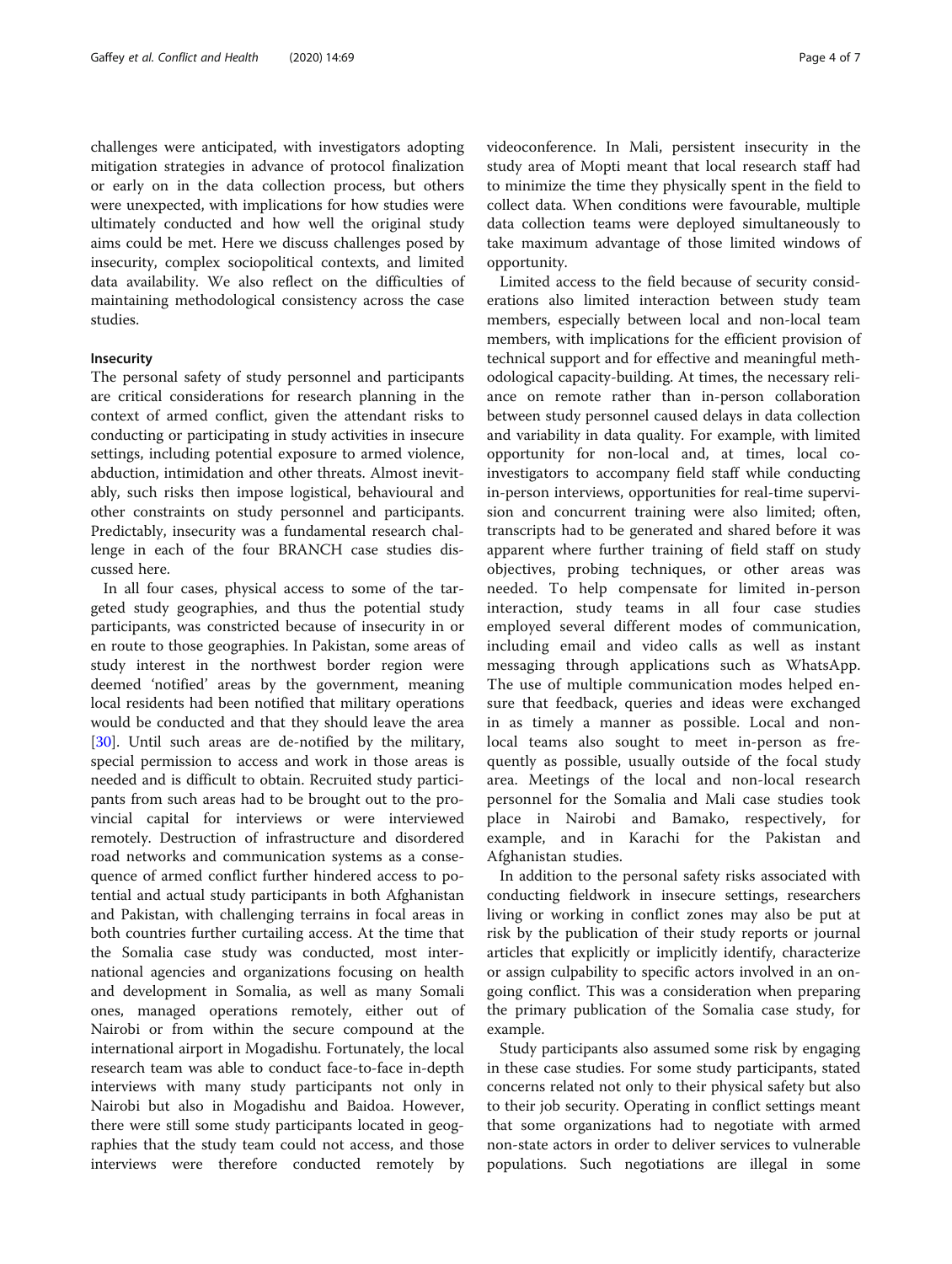countries and can result in organizations being blacklisted, and so this practice is not often openly discussed. In the context of the Somalia study, multiple interview participants alluded to negotiating with armed non-state actors but refused to provide further detail when probed, given the potential repercussions for themselves and their organizations. Fears about the potential repercussions of study involvement also influenced study participation in Afghanistan and Pakistan, where local study personnel found it difficult to secure the participation of some local NGOs given a prevailing mistrust of foreign NGOs and UN agencies in some of the focal study communities. Fortunately, repeated discussion and assurance of maintaining confidentiality ultimately secured the participation of most potential local NGO study subjects. However, for some interview questions, some participants did request the interviewers to suspend the audio recordings.

#### Navigating local sociopolitical contexts

International collaborative research, in any setting, often relies heavily on local research partners' knowledge and networks that provide insight into the local sociopolitical context and, usually, an advantage in navigating that context. This may be especially true in conflict settings, where sociopolitical realities are arguably more complex than in other humanitarian or development settings. To meet the studies' aim of better understanding the influences on the humanitarian health response for women and children in specific conflict settings, local research teams were key to identifying the most appropriate focal study areas, the range of stakeholders from whom it would be essential to get buy-in, the most appropriate participants to target for recruitment and how best to access them, and other study parameters. Local research partners also ensured that the study methods and tools were appropriate for the cultural context. In Somalia, for example, interview questions about the delivery of family planning services were modified to refer to the promotion of child spacing, and female study participants were interviewed exclusively by female study personnel. In Afghanistan and Pakistan, local partners advised the avoidance of interview questions about local NGO communication or coordination with opposition forces or anti-state elements to facilitate intervention delivery, or questions about the role of security agencies.

However, navigation and negotiation still proved difficult for local study personnel in some cases, particularly with respect to securing the participation of international NGOs in the study, either as interview participants or as sources of documents or data. In both the Somalia and Mali cases, the non-local coinvestigators additionally approached their own global or regional headquarter-level NGO and UN agency contacts about the studies, requesting them to further sensitize their country-level counterparts and encourage their participation. This approach helped to promote broad stakeholder representation at the study inception meetings that were held early on in the research planning cycle, where representatives of government ministries and humanitarian actors including NGOs and UN agencies were invited to attend. At each meeting, the research team presented the proposed case study plan; sought feedback from attendees on the proposed geographical focus, topics of inquiry and other methodological considerations; and solicited input on potentially relevant sources of quantitative data and potential interview participants. The input from meeting attendees was essential in finalizing the study-specific protocols. In Somalia and Mali, leveraging existing relationships between international research personnel and HQ-level NGO and UN personnel helped to facilitate and ensure the utility of the study inception meetings, and in some cases also expedited permissions for the sharing of quantitative data; it did not ultimately improve interview participation rates, however. While many stakeholder representatives attended and provided valuable feedback at the study inception meetings, several still refused to be interviewed individually as study participants, even when explicitly permitted or otherwise encouraged by their organizational headquarters.

In Mali, in addition to recruiting representatives from government and the public sector, NGOs, and UN agencies as qualitative interview participants, the local research team was also prepared to recruit and interview study participants from among the ranks of local rebel groups. For the wider research team however, including international co-investigators, a sufficiently robust risk assessment couldn't be made that would warrant teamwide support for this approach, and so representatives from rebel groups were ultimately not targeted for study recruitment. In Somalia, the illegality of negotiating with armed non-state actors did not allow for such an approach to even be considered.

### Lack of reliable intervention coverage and other quantitative data

Given that the case studies aimed to better understand the factors that have influenced the humanitarian health response for conflict-affected women and children in specific settings, including whether and how interventions for women and children have been prioritized and what the barriers to and facilitators of their delivery have been, the reconstruction of intervention coverage trends in the focal geographies and populations was a key objective of each mixed-methods study. However, the collection of high-quality data on the coverage of health and nutrition interventions is extremely challenging in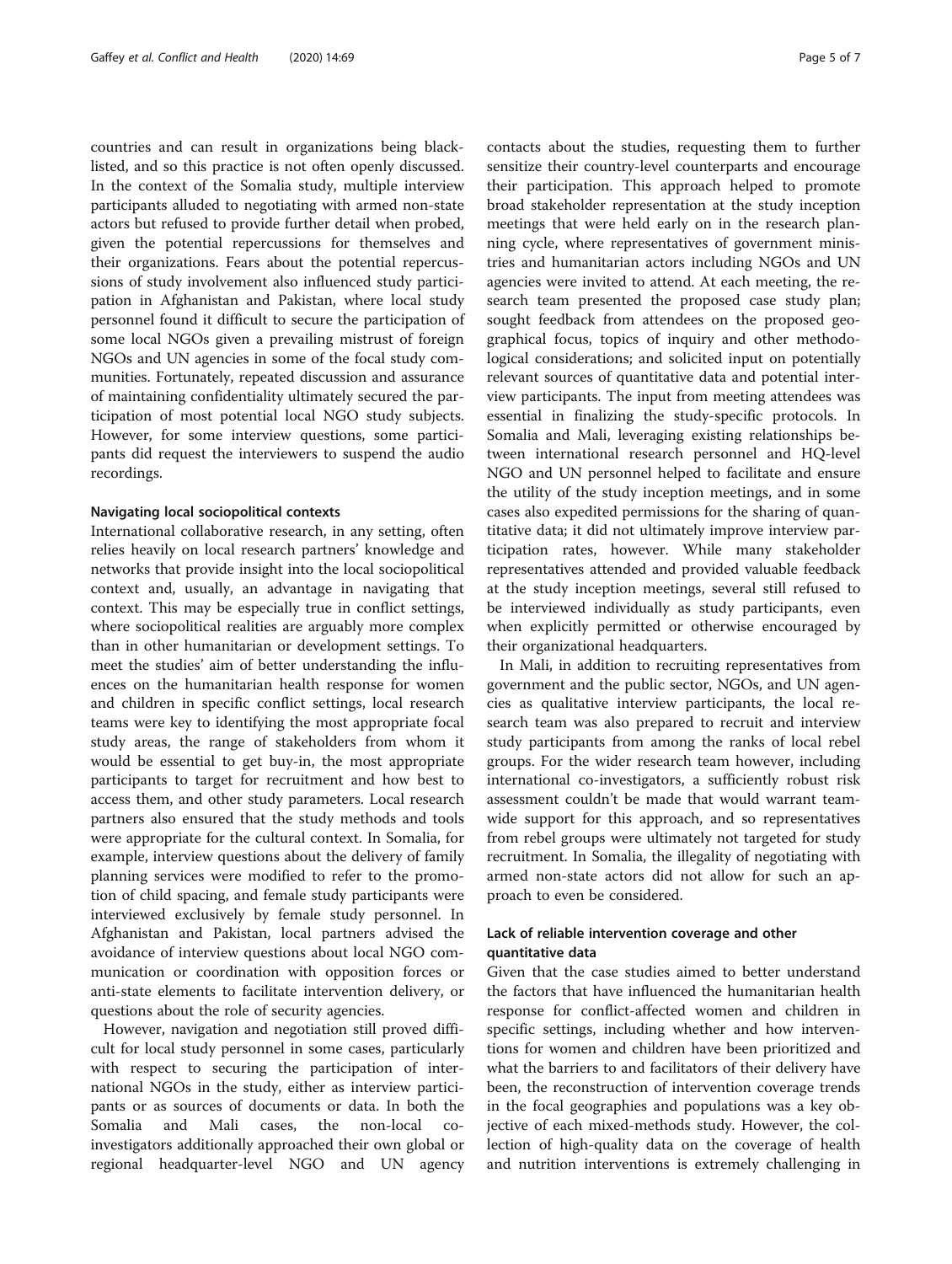conflict settings [\[25,](#page-6-0) [31](#page-6-0), [32\]](#page-6-0). Organizations involved in humanitarian health response may conduct rapid surveys to assess morbidity and mortality, as well as health service availability and quality, but cannot always achieve representative samples. Large-scale national surveys such as Demographic and Health Surveys (DHS) or Multiple Indicator Cluster Surveys (MICS) measure intervention coverage in many areas reasonably well, but they may be unable to sample populations in highly insecure areas and usually have relatively long periods between survey rounds. Where health facility data exist and are available for analysis, these may be inaccurate and incomplete, with record-keeping being disrupted by conflict events and interrupted by facility closures, or potentially compromised by political or other influences. Moreover, dynamic population movement and mass displacement can render both population- and facility-based data, and the results of the analyses that are conducted with them, difficult to interpret. Such quantitative data were therefore used cautiously in the case studies, with study teams collating and analysing the available data, but critically and with explicit uncertainty.

In the Afghanistan and Pakistan case studies, additional analyses investigated trends in intervention coverage stratified by conflict intensity. The research teams used a novel Delphi approach to classify the intensity of conflict in each province in Afghanistan and in each district or agency in Balochistan or FATA in Pakistan by soliciting consensus opinion from a panel of experts in each country on the extent to which access to and provision of health services was affected by armed conflict in each area  $[17, 18]$  $[17, 18]$  $[17, 18]$  $[17, 18]$ . This approach supplemented an assessment of conflict intensity based on the number of direct deaths resulting from conflict events in a given time and space ("battle-related deaths"), based on data from the widely used and publicly available database compiled by the Uppsala Conflict Data Program [\[33](#page-6-0)]. The extent to which expert consensus-based approaches to humanitarian health data collection could or should be adopted in other conflict settings with sparse or unreliable population-based data is unclear and could be an area of future methodological research.

#### Maintaining consistency across studies

Across these four studies, and indeed across the set of all 10 BRANCH case studies, it was difficult to maintain fidelity to a common methodological approach. While an initial global protocol was developed as a reference for all case studies, each research team then derived a case-specific protocol based on local conditions and constraints. The studies ultimately differed in multiple ways therefore, including in their scope (in terms of time and space, for example, or the specific domains of women's and children's health on which they focused) and in

terms of the data that could be collected and the analyses that could be undertaken. Mindful of this challenge from the outset, the BRANCH Consortium's intention was not to produce wholly comparable case studies, but to be able to identify existing trends and synthesize common elements and important learnings across cases. Maintaining a common approach across multiple studies is difficult in any research setting but perhaps especially so in conflict settings, where the logistical and behavioural constraints imposed by insecurity, and by its unpredictability, demand flexibility and adaptability from research teams and from their sponsors and funders.

### Conclusions

A few key learnings emerge from this discussion of the research challenges faced and mitigation strategies used by the international research teams conducting BRANCH case studies on health and nutrition intervention prioritization and delivery for conflict-affected women and children in Somalia, Mali, Pakistan and Afghanistan. First, strong local research partners are essential. Such partners bring not only technical and methodological capacity to develop or adapt and then execute a study protocol, but also the acumen and insight that is needed to truly understand local dynamics, accurately interpret those dynamics for the wider study team, and effectively navigate those dynamics to ensure the rigour and relevance of the study. Second, researchers must have realistic expectations of existing data, and more particularly, the inferences that can reasonably be made from analyses undertaken with those data. It is useful and important to undertake such analyses, but they must be interpreted with caution, and the push for more resources and for further methodological innovation to improve data collection in the context of armed conflict must continue. Finally, successful health research in the complex, dynamic and unpredictable contexts of conflict settings requires researcher flexibility and adaptability, ideally supported by the same from research sponsors and donors.

#### Acknowledgments

Not applicable.

#### Authors' contributions

MFG and AA planned the paper; JKD, SM, MT, AAR and ZAB provided input; MFG wrote the first draft of the manuscript; all authors reviewed and approved the final version.

#### Funding

We gratefully acknowledge funding from the Fogarty International Center at the National Institutes of Health to The Hospital for Sick Children to support the writing of this paper.

#### Availability of data and materials

Not applicable.